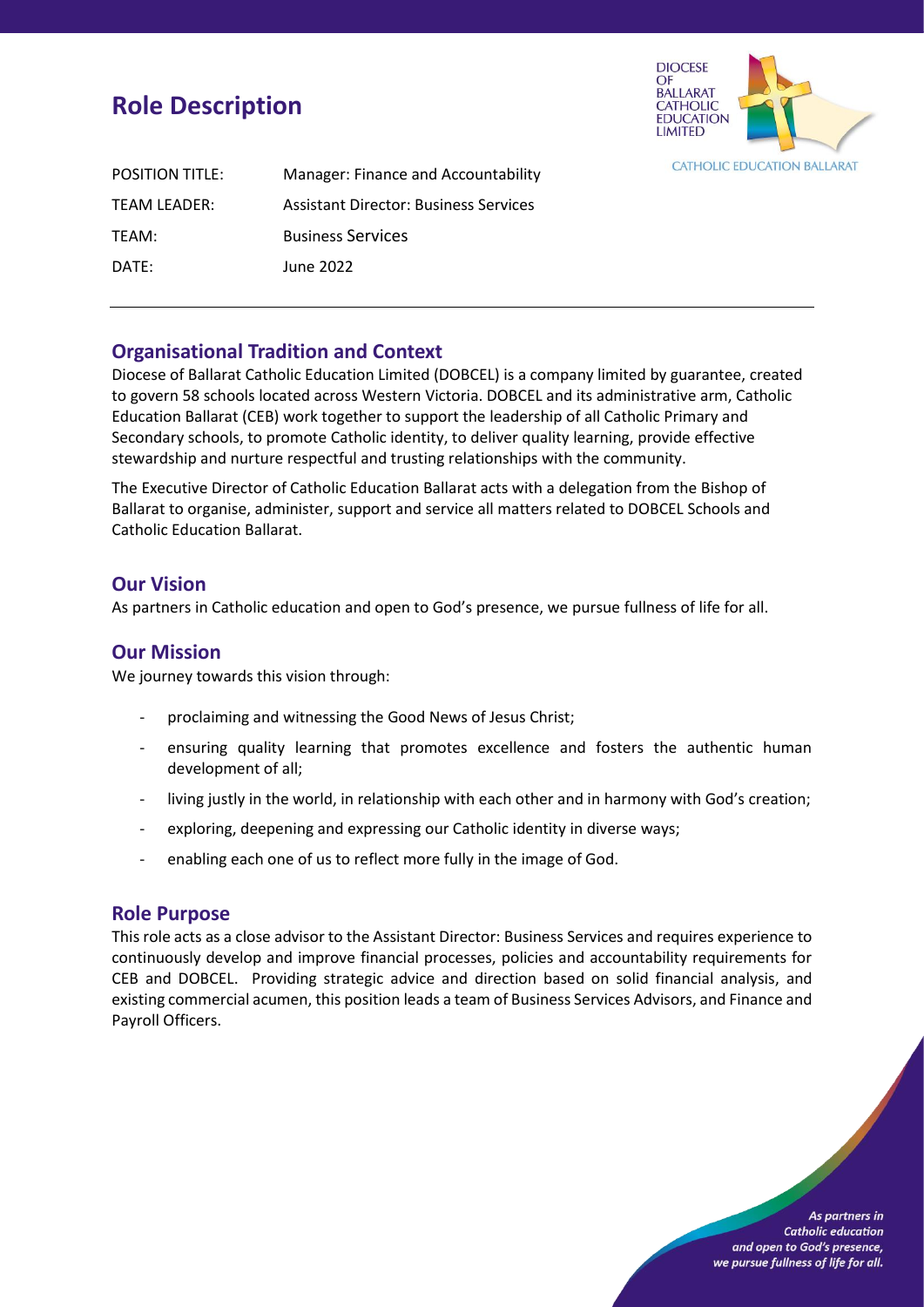# **Key Responsibilities**

It is not the intention of this role description to limit the scope or accountabilities of the position but to highlight the most important aspects. The accountabilities described may be periodically altered in accordance with changing organisational needs.

This role will:

- support the ethos, values and mission of Catholic Education;
- monitor, facilitate and oversee CEB financial and administrative services to schools;
- oversee CEB and DOBCEL financial processes (including budget preparation, monitoring and reporting, including year-end consolidation);
- manage and distribute Government grants to diocesan primary schools;
- work with the Manager: Assurance and Risk to oversee compliance and financial risk management including management of diocesan school and DOBCEL audits;
- undertake a cyclic review of diocesan finance and administrative policies;
- arrange accountability statements for Government funded programs, as required.

# **Skills, Capabilities and Key Selection Criteria**

To be successful in this role the employee needs to have the following skills and capabilities:

- proven experience in managing and working effectively in a team;
- values driven finance management experience, with a hands-on approach and the ability to think and operate at a strategic level;
- high level of proficiency using the Microsoft Office suite of products, especially in Excel, and the ability to use these skills to seek continuous process improvement and automation, as well as facilitate and support decision making processes;
- high level of proficiency in using accounting packages;
- excellent communication skills (both written and verbal).

# **Essential Requirements**

The following are requirements for this position:

- − a commitment to work within and align to the DOBCEL Vision and Mission;
- − Accounting Degree or relevant qualification;
- − current Victorian or National Police Check;
- − current Working with Children Check (if not VIT registered);
- − full mandatory vaccination requirements;
- − current Victorian Driver's Licence.